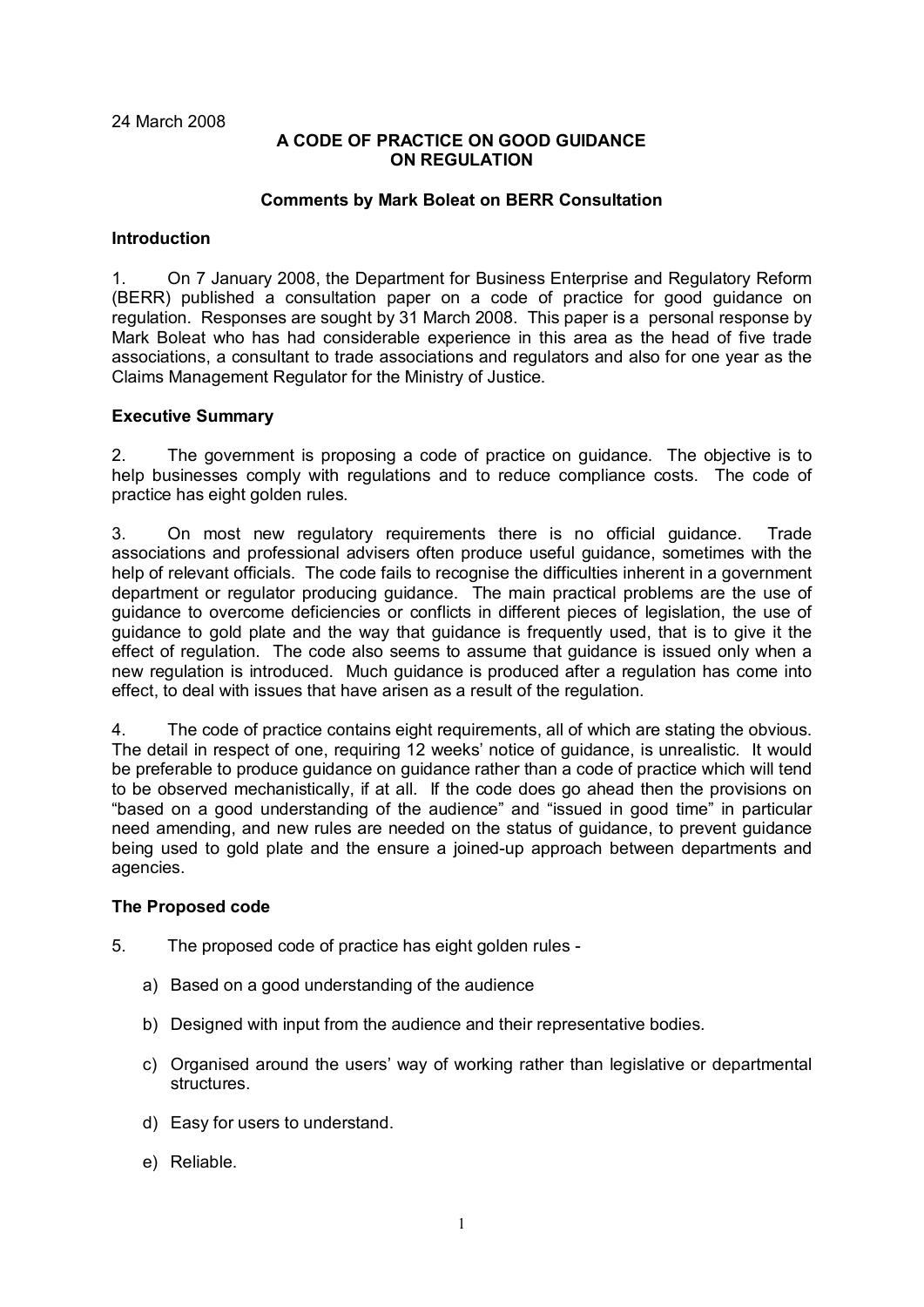- f) Issued in good time.
- g) Easy to access.
- h) Reviewed and improved.

# **The Purpose of the Code of Practice**

- 6. The consultation paper lists two purposes of a code of practice on guidance
	- a) To help businesses achieve compliance by making the requirements clear, in contrast to detailed legal wording.
	- b) To reduce the cost of compliance as without good guidance businesses may pay for professional advice or over-comply.

7. Rightly, the consultation document points to evidence in the Better Regulation Executive report *Regulation and Business Advice.* This showed that every year almost half of businesses seek external advice about how to follow regulations**,** and they spend at least £1.4 billion a year on this advice. The report identified five drivers behind this use of outside advice, including poor quality government guidance, uncertainty, risk and lack of confidence and low awareness of government guidance. It also cited the National Audit Office *2007 Survey of Business' Perceptions of Regulation* which showed widespread dissatisfaction on the part of business with the availability of guidance on compliance.

# **Regulatory Guidance in Practice**

8. The consultation document has very little analysis of the purpose of guidance or of previous experience. This is unfortunate; as a result the policy prescription is unlikely to achieve its desired purpose.

9. A key point is that on the majority of new regulatory requirements there is no guidance at all from the relevant government department or regulatory agency. Whether or not there is guidance depends not so much on whether there is a need for guidance but rather on the policy of the relevant department or agency and the resources available to it. There is also a tendency for guidance not to be issued on the "too difficult" areas, in particular those where there is uncertainty or which cut across the interests of different departments and agencies.

10. The fact that there is no official guidance is not necessarily a bad thing. For many years much of the best guidance on legislative and regulatory requirements has been produced by trade associations which are much closer to business than any government department or agency can ever be. The good trade association will work closely with the government department or agency, and the guidance that it issues will often have an unofficial sign off from the department or agency. This arrangement is advantageous because in this way the regulator or government department can often get its message over without having to go through the formalities that it would have to do given its statutory position. There is also a very clear distinction between guidance and the specific requirements of the legislation or regulation.

11. There are other sources of good guidance including accountants, solicitors and consultants in specialist areas. Their guidance and that of trade associations is not always perfect but most businesses that wish to do so have managed to find the sort of combination of guidance that they need.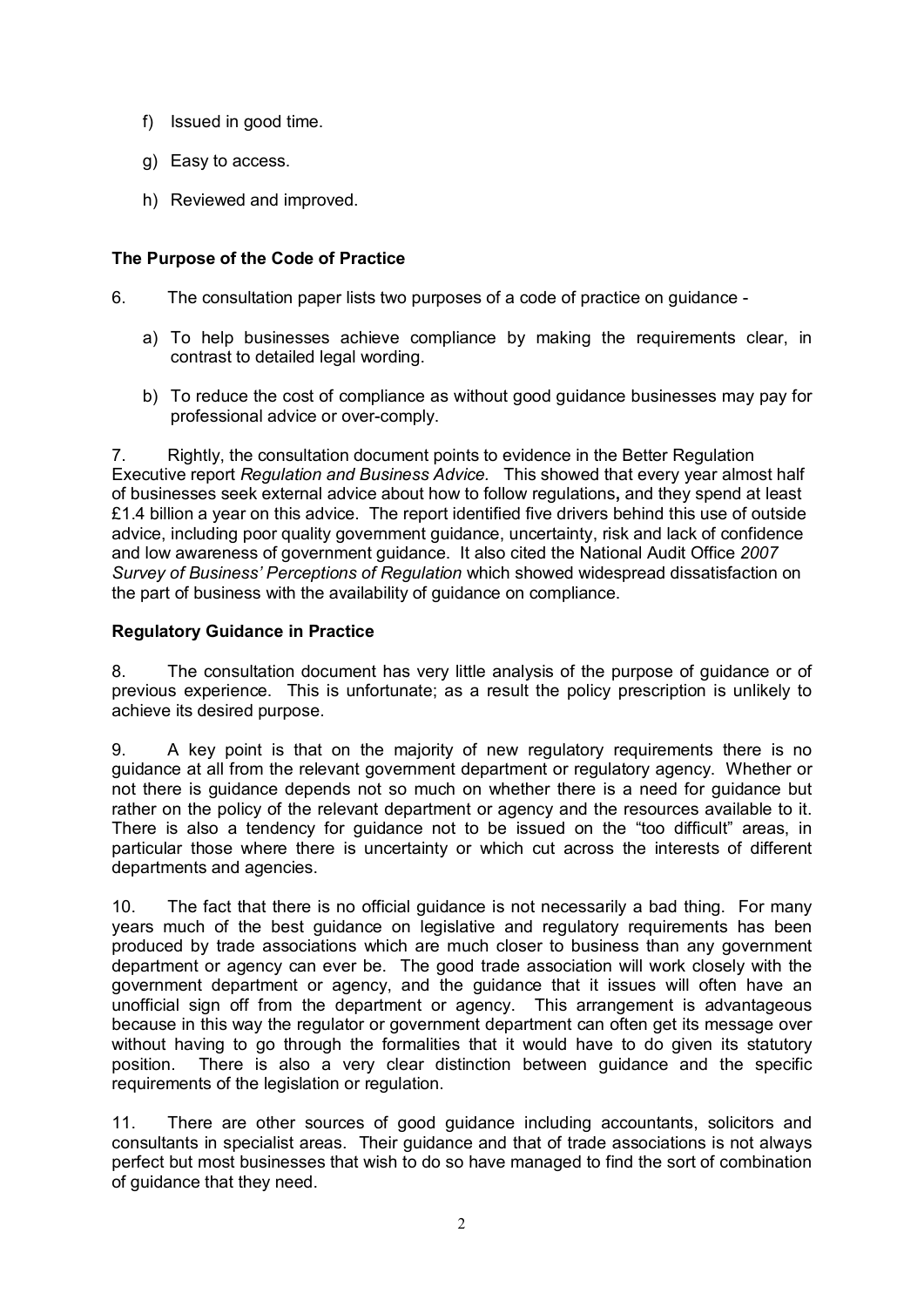12. The code of practice fails to recognise four inherent problems in the production of regulatory guidance -

- a) Much guidance, sometimes euphemistically called "clarification", is actually produced where the regulation is for one reason or another deficient or where there are conflicts between different legislative and regulatory requirements. The paper assumes that there is a mechanistic process of new regulation and accompanying guidance. In practice most guidance is issued because there is a problem with the regulation because of conflicts or new interpretations. For example, over the last few years BERR has issued a steady stream of guidance on the National Minimum Wage all of which has resulted from tribunal decisions or new interpretations of existing regulations. To illustrate this point more generally, employment businesses that are members of the Association of Labour Providers have been notified through guidance in the last 12 months alone of seven significant regulatory changes –
	- a. Payment for personal protective equipment (following a tribunal decision).
	- b. Charges for accommodation under the National Minimum Wage (new interpretation).
	- c. Payment of statutory sick pay (following a court case).
	- d. What constitutes a public service vehicle (new interpretation).
	- e. Rolled up holiday pay (following an ECJ decision).
	- f. Private hire vehicles (new interpretation).
	- g. Deductions from wages to pay for transport (new interpretation).

Not one of these changes resulted from a new regulation, and in very few cases was any notice given, let alone 12 weeks (charges for accommodation under the National Minimum Wage being an honourable exception).

- b) Businesses frequently find themselves in difficulty because different departments and regulators have differing views on the same requirements or may have requirements which in themselves might be reasonable but which conflict with those of other agencies or departments. Guidance is particularly needed in such areas but seldom appears.
- c) Guidance is frequently used deliberately or carelessly to gold plate regulation. Sometimes it is done deliberately because it is felt that the regulation is not sufficient. More often, guidance tends to set out how businesses can comply but often that guidance on "how" becomes translated into quasi-regulation. Indeed, the consultation document itself falls into this trap in the section on question 3 where it is stated that "As far as possible, guidance should be organised around user's processes, making it clear what action should be taken at each stage." This implies that guidance should be prescriptive in explaining how businesses should do things rather than the desired outcome.
- d) Even if guidance on how to comply is acceptable, this guidance is often gold plated by other regulators, by trade associations and by consultants, such that the guidance becomes part of the regulation.

13. A good example of these problems is in respect of verifying entitlement to work in the UK. This is explained in Appendix 1. In brief, with the legislation that existed until earlier this year –

a) It was an offence under Section 8 of the Asylum and immigration Act 1996 to employ an illegal worker. However, if found employing an illegal worker an employer had a defence if he could demonstrate that he had copied certain documents.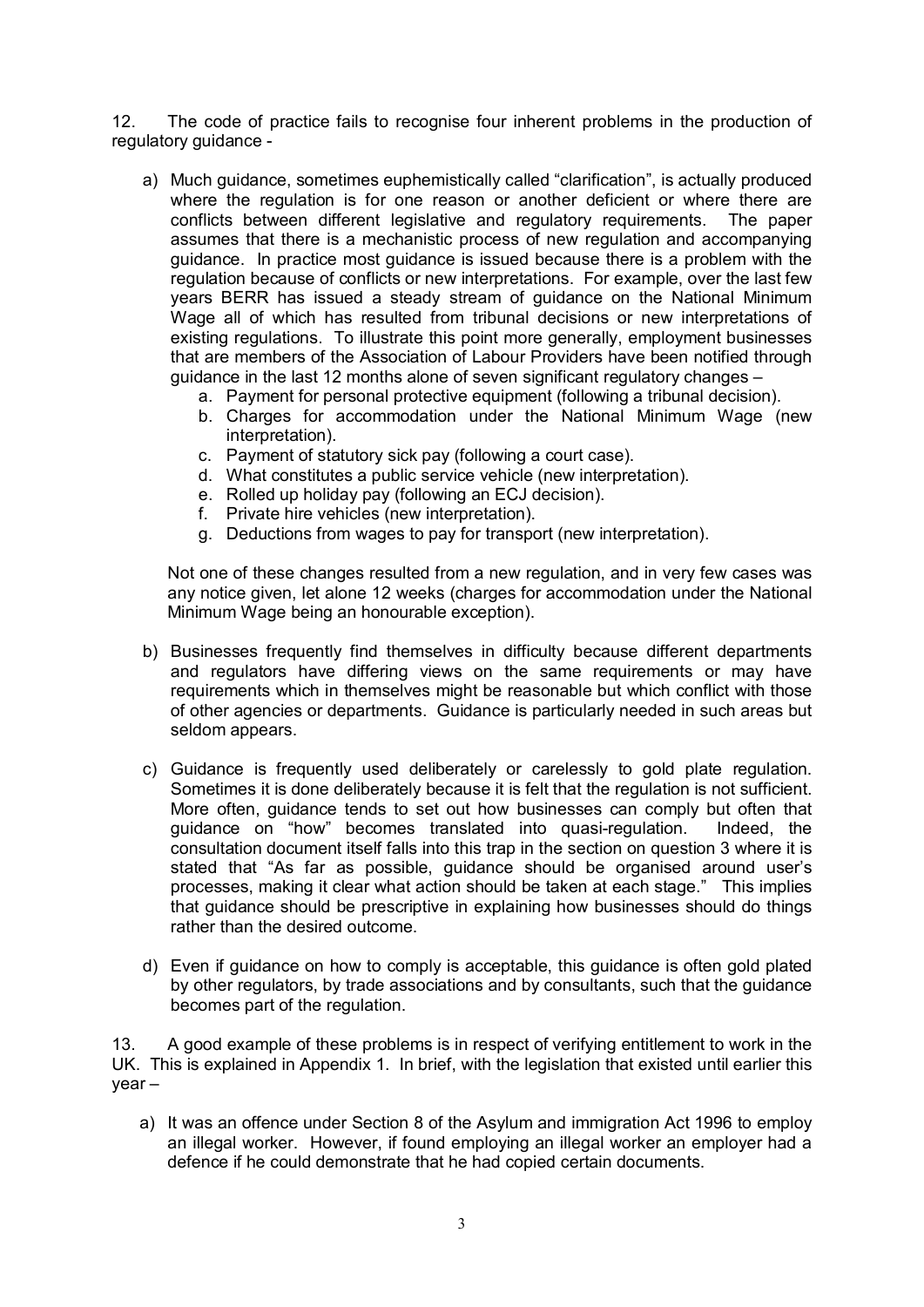- b) Home Office guidance clearly implied that copying documents was a legal requirement in itself.
- c) The Gangmasters Licensing Authority in its licence conditions required compliance with Home Office guidance.
- d) In monitoring their suppliers the supermarkets check that the appropriate documents have been copied.

In these four simple steps, arrangements to establish a defence have been transformed into binding rules through the use of guidance.

14. These issues were considered in some detail in chapter five of the Better Regulation Commission report *Avoiding Regulatory Creep* (2004). Recommendation four of this report was –

 "The task force recommends that the government and regulators should include clear statements in their guidance documents setting out their purpose and legal status.

 The regulatory impact unit, working with the small business service, should revise current guidance to policy makers on developing guidance. The guidance should be published by Spring 2005."

15. This analysis should usefully have been included in the consultation document and that specific recommendation included in the code of practice.

### **The Code of Practice Approach**

16. The code of practice is an unsatisfactory method of dealing with the issue of guidance. This is reflected in the golden rules which are clearly the result of some compromise before the consultation document was even published. One test of any rules is whether they are simply stating the obvious. This can be examined by writing the rules in the precise opposite of the original meaning –

- a) Based on a bad understanding of the audience.
- b) Designed without input from the audience and their representative bodies.
- c) Organised around the legislative or department structures rather than the user's way of working.
- d) Difficult for users to understand.
- e) Unreliable.
- f) Not issued in good time.
- g) Difficult to access.
- h) Not reviewed or improved.

17. The absurdity of such a list merely illustrates that the actual code of practice does no more than state the obvious. It is worrying if guidance has been issued without meeting these straightforward and obvious tests.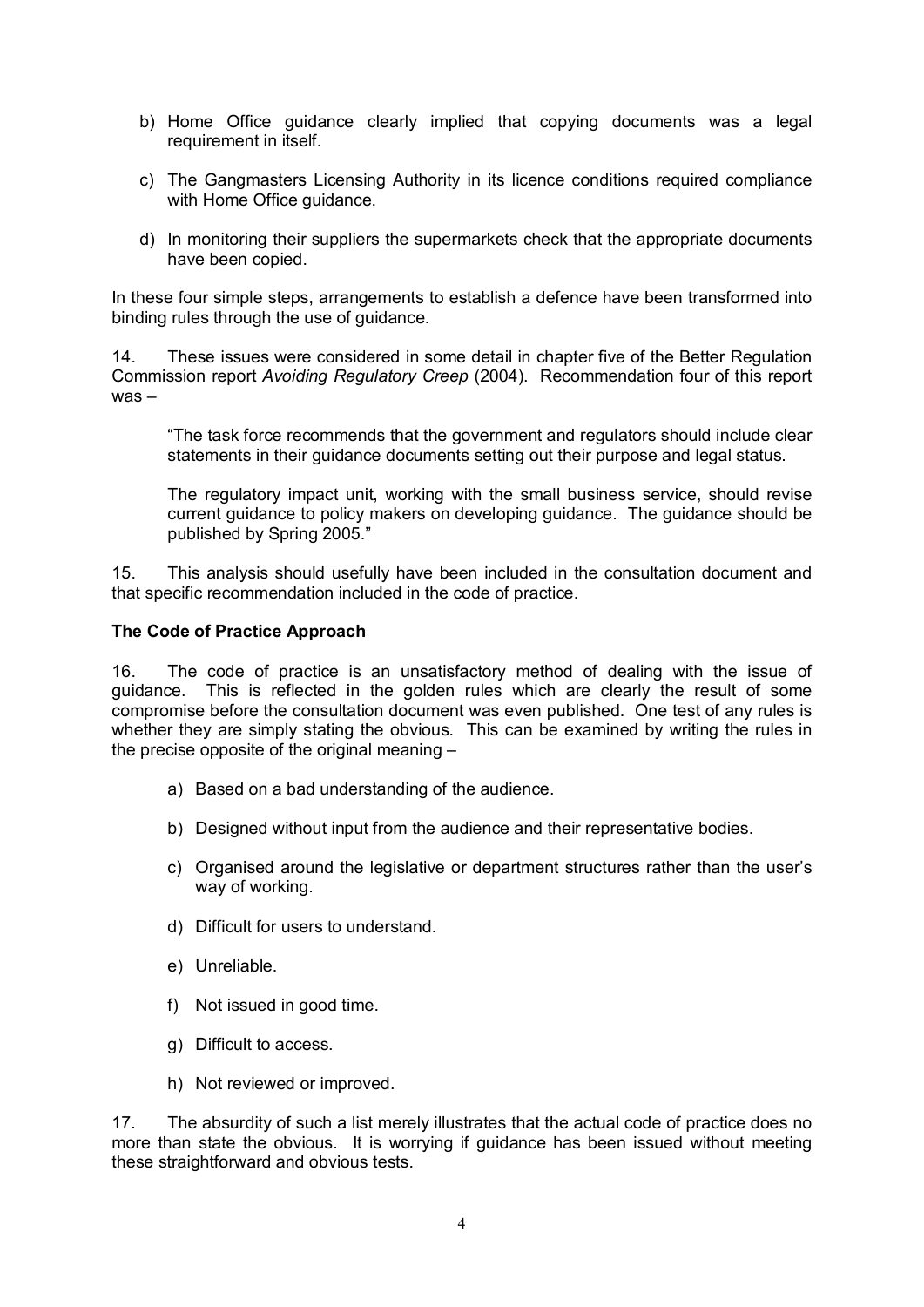18. The code is not the best way to deal with the issue. Rather, guidance on guidance would be preferable. If a code of practice is issued then it will be slavishly followed, much like the consultation code, and a box ticking approach to compliance will be adopted. Those responsible for regulation should be equally responsible for issuing guidance and they should have available to them some guidance based on the experience of others, but then left to come to a judgement as to the best way forward. If officials are not treated as sufficiently responsible to know what sort of guidance is needed then having a code of practice is unlikely to rectify the position.

19. There is one substantive point that merits full consideration. Golden rule number six states the rather obvious "issued in good time", but this is expanded to mean that it should be issued "at least 12 weeks before a regulation comes into effect". This is wishful thinking. Businesses are lucky to get 12 weeks notice of many important regulatory changes; indeed some are imposed at virtually no notice at all. While 12 weeks might be an ideal, particularly for new regulations which have had a long gestation period, it is inappropriate for the many new regulatory requirements that emerge every year, not only as a result of the actions of legislators and regulators but also as a result of court decisions and new interpretations.

20. If there is a requirement to produce guidance 12 weeks before the regulation comes into effect then as with consultation a likely consequence is that guidance will not be issued. Some guidance is generally better than no guidance and the 12 week rule is a typical example of the best being the enemy of the good. It would be likely to reduce guidance or to produce guidance which is only half baked. While the rationale for having a time period is understood (because otherwise there seems little incentive on regulators to do things in good time) the solution to this problem is not to impose a 12 week rule.

# **Comments on the Proposed Rules**

21. Although this response does not favour having a code of practice with rules, it is the assumption that this will actually happen and, accordingly, these comments are designed to improve what is considered to be an unsatisfactory solution to a problem.

22. There is one general issue. The code is at three levels –

- a) The "golden rules", just a few words, eg "issued in good time".
- b) The shaded sentences, which give more detail, eg "guidance should be issued at least 12 weeks before a regulation comes into effect".
- c) The subsequent explanation, eg "as far as possible guidance will be issued 12 weeks before these [common commencement] dates".

23. It is not clear how many of the three levels constitute the actual code. There is a substantial difference between them. This needs to be clarified in the code itself (and not through subsequent guidance).

- 24. On the specific rules
	- a) *Based on good understanding of the audience*. This is stating the obvious. However, there is often not one but many different audiences for any regulation. There will be those for whom the regulation is of central importance, those for whom it is of reasonable importance and those that are affected only peripherally, where the issue is how to get to them at all. The businesses affected are also likely to range from small businesses, even sole traders, up to multinational companies. For example, the regulatory requirements in relation to transporting people by minibus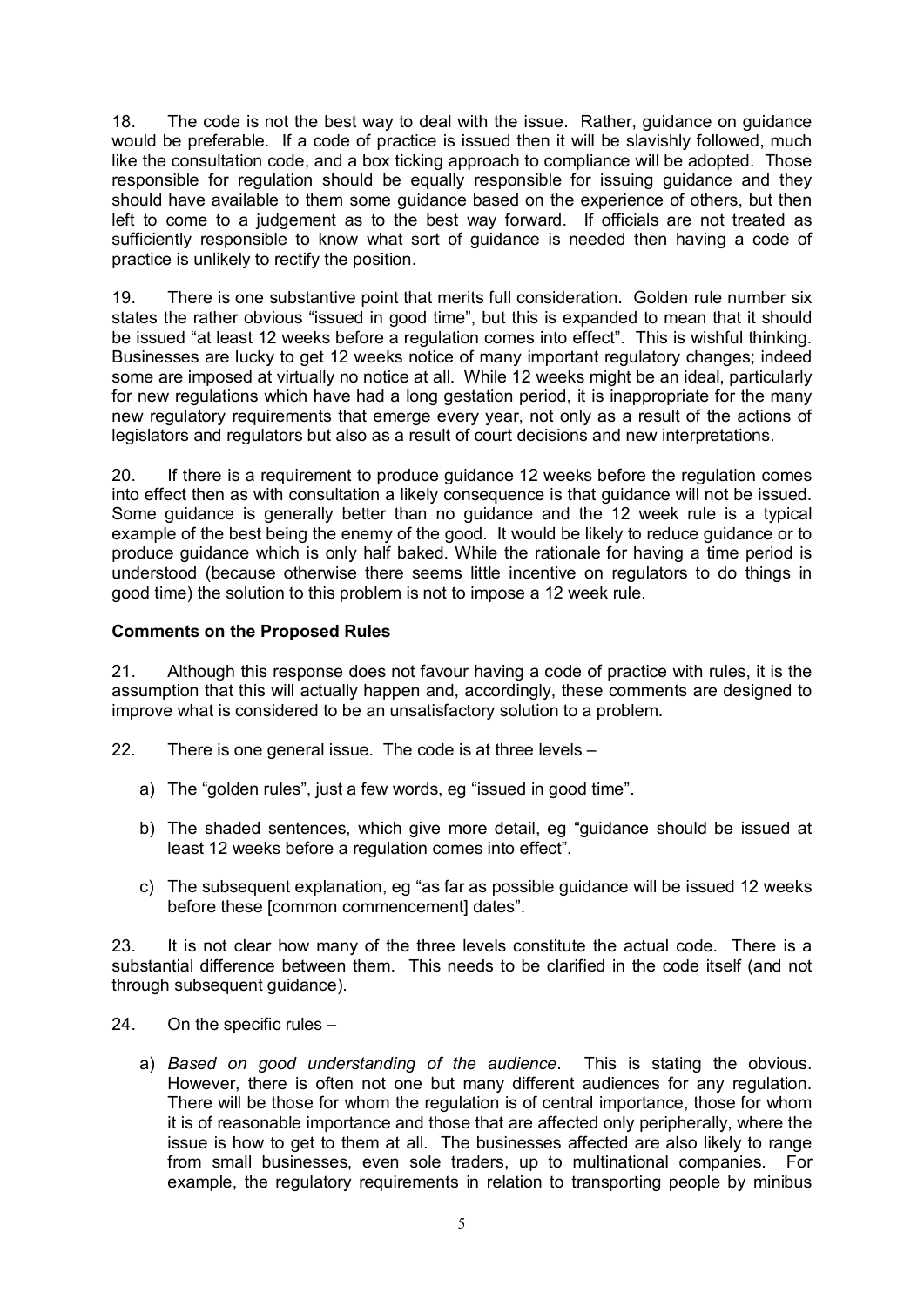are of central importance to employment businesses, significant importance to schools and minimal importance to newsagents. Where workers are at or near the minimum wage there are added complications. A single piece of guidance will not be appropriate. Rather, guidance needs to be specific to the various audiences. The trade associations for these audiences will produce the appropriate specific guidance for their members, hopefully with the help of relevant departments and agencies.

b) *Designed with input from the audience and their representative bodies*. Again, this is stating the obvious. The reference to representative groups is weak. The final sentence of the note should be modified to:

> "representative groups such as trade associations are essential to the process of drafting guidance and should be fully involved from as earlier a stage as possible."

- c) *Organised around the user's way of working rather than legislative or departmental structures*. This is highly desirable but is wishful thinking. The text rather suggests that businesses will in future receive wide ranging guidance covering a number of different areas of regulation. Clearly this will not be the case. Government does not work like this. Rather, as at present, guidance will continue to be related to specific pieces of regulation although the more that this can be put in context the better. However, this rule should include a requirement that all relevant government departments and agencies should sign off the guidance rather than leave scope for different departments and regulators to take different views.
- d) *Easy for users to understand*. Again, this is so obvious as to not need stating. It does rather beg the question of why the regulations cannot be written so that they are easy for users to understand in the first place.
- e) *Reliable*. Obviously, as guidance that is unreliable is positively damaging. It is wishful thinking to suggest that guidance could state how long it applies for. Guidance applies until the next set of guidance is issued, and this cannot be predicted in advance. New guidance is frequently necessary because a new problem has arisen or because previous guidance was shown to be unsatisfactory. Seldom is there a pre-planned schedule.
- f) *Issued in good time*. While the "issued in good time" rule is appropriate, the reference to 12 weeks is wishful thinking for the reasons already explained in paragraph 19, and would have the effect of causing less guidance to be issued or rather causing less "official" guidance to be issued. The reference to 12 weeks should be removed.
- g) *Easy to access*. Another rule stating the obvious. However, what is stated subsequently goes against this. It is suggested that "guidance will be accessible through businesslink.gov.uk". This website is probably unknown to many businesses, certainly those subject to specific regulation. The website they would look to is the website of their specific regulator, for example the Financial Services Authority, the Gangmasters Licensing Authority, the Food Standards Agency or the Claims Management Regulator. The guidance should be published on the relevant regulator's or department's website as well as through businesslink.gov.uk.
- h) *Reviewed and improved*. Yet another stating the obvious, that guidance should be reviewed to check that it is up-to-date. However, again there is some wishful thinking here as if there is regular "cyclical review" of guidance. This does not accord with reality. Guidance is amended either when it becomes essential to amend because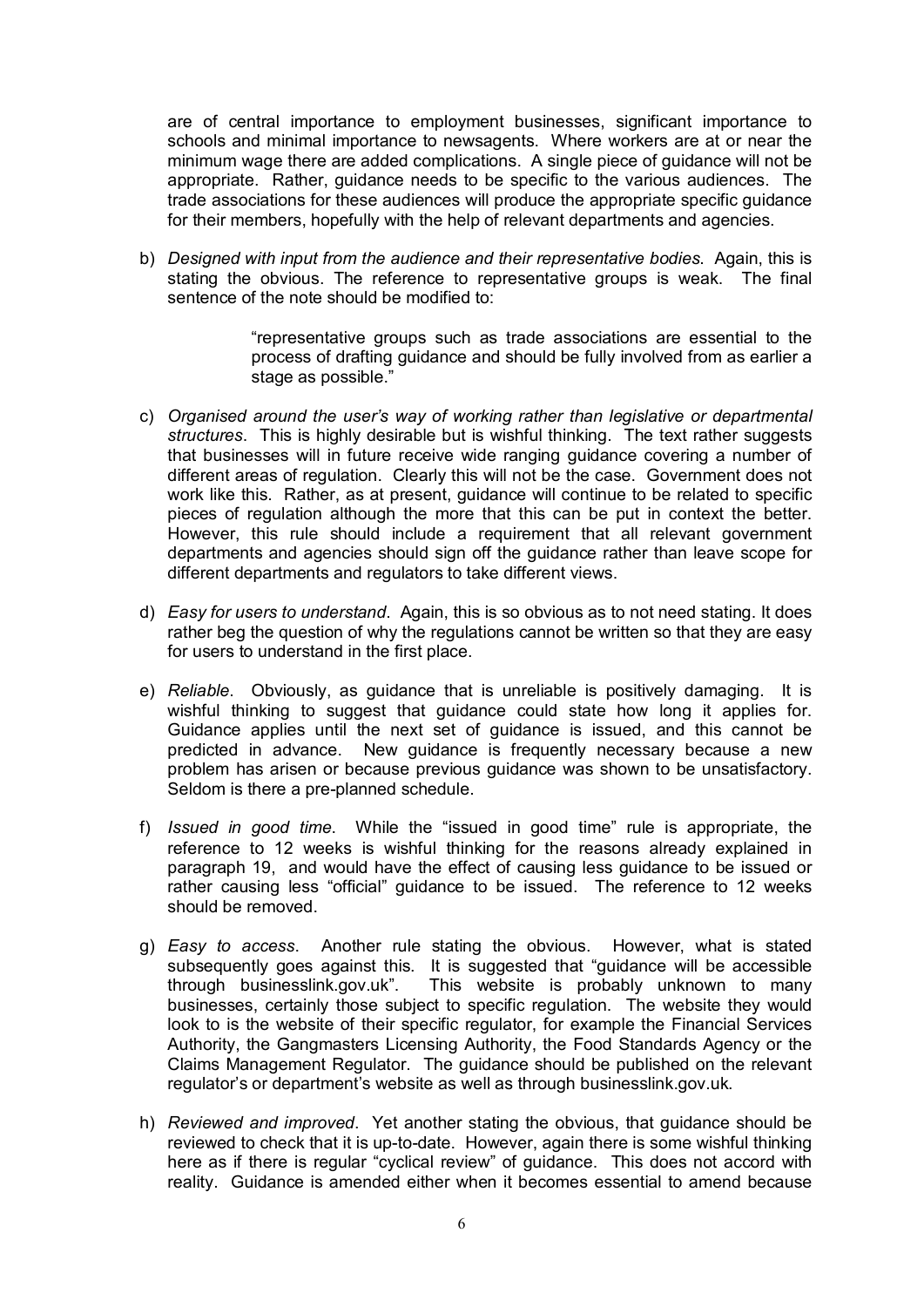things have changed or because finally officials have got around to it when the mountain of more pressing issues has diminished.

### **Additional Rules**

- 25. The following additional rules are suggested
	- a) The purpose and status of guidance should be made clear, in particular it should be emphasised that guidance does not form part of regulatory requirements.
	- b) Guidance should never seek to "gold plate" regulation, either by implying, directly or indirectly, new requirements, or by requiring certain processes to be followed or documentation to be retained when there is no requirement for this in the regulation.
	- c) Where an issue cuts across a number of government agencies and departments then guidance should be issued by all of the departments and agents jointly.

### **An example of good guidance**

26. The consultation paper asks for an example of good guidance. Appendix 2 comprises a guidance note published by the Ministry of Justice in May 2007. It applies to businesses authorised under the Compensation Act 2006. The regulatory regime came into effect on April 2007. The guidance was therefore produced after the regulation came into effect, and like much guidance dealt with issues that arose after regulation had been finalised. The guidance is a model because –

- a) It states in the first paragraph the purpose of the guidance and emphasises that there are no new requirements – "This Guidance Note provides information to help claims management businesses comply with the Rules of Conduct on advertising and marketing and general legal requirements. It does not seek to extend the rules, to introduce new rules or to define best practice."
- b) It reproduces relevant regulations and guidance issued by other regulatory bodies, therefore ensuring that all guidance is in one place.
- c) It spells out areas where regulated businesses have been found not to be complying with regulations.
- d) It gives an example in paragraph 10 of wording on a website that can be used to comply with two different regulations.
- e) In a particularly difficult area relating to referring business to solicitors it is specifically stated that the guidance has been prepared in conjunction with the regulator for solicitors: "This section has been drafted in conjunction with the Solicitors Regulation Authority which has confirmed that the wording is in accordance with the rules governing solicitors' conduct."
- f) It is brief and easy to understand.

\*\*\*\*\*\*\*\*\*\*\*\*\*\*\*\*\*\*\*\*\*\*\*\*\*\*\*\*\*\*\*\*\*\*\*\*\*\*\*\*\*\*\*\*\*\*\*\*\*\*\*\*\*\*\*\*\*\*\*\*\*\*\*\*\*\*\*\*\*\*\*

Mark Boleat Tel: 07770 441377 E-mail: [mark.boleat@btinternet.com](mailto:mark.boleat@btinternet.com) Website: www.boleat.com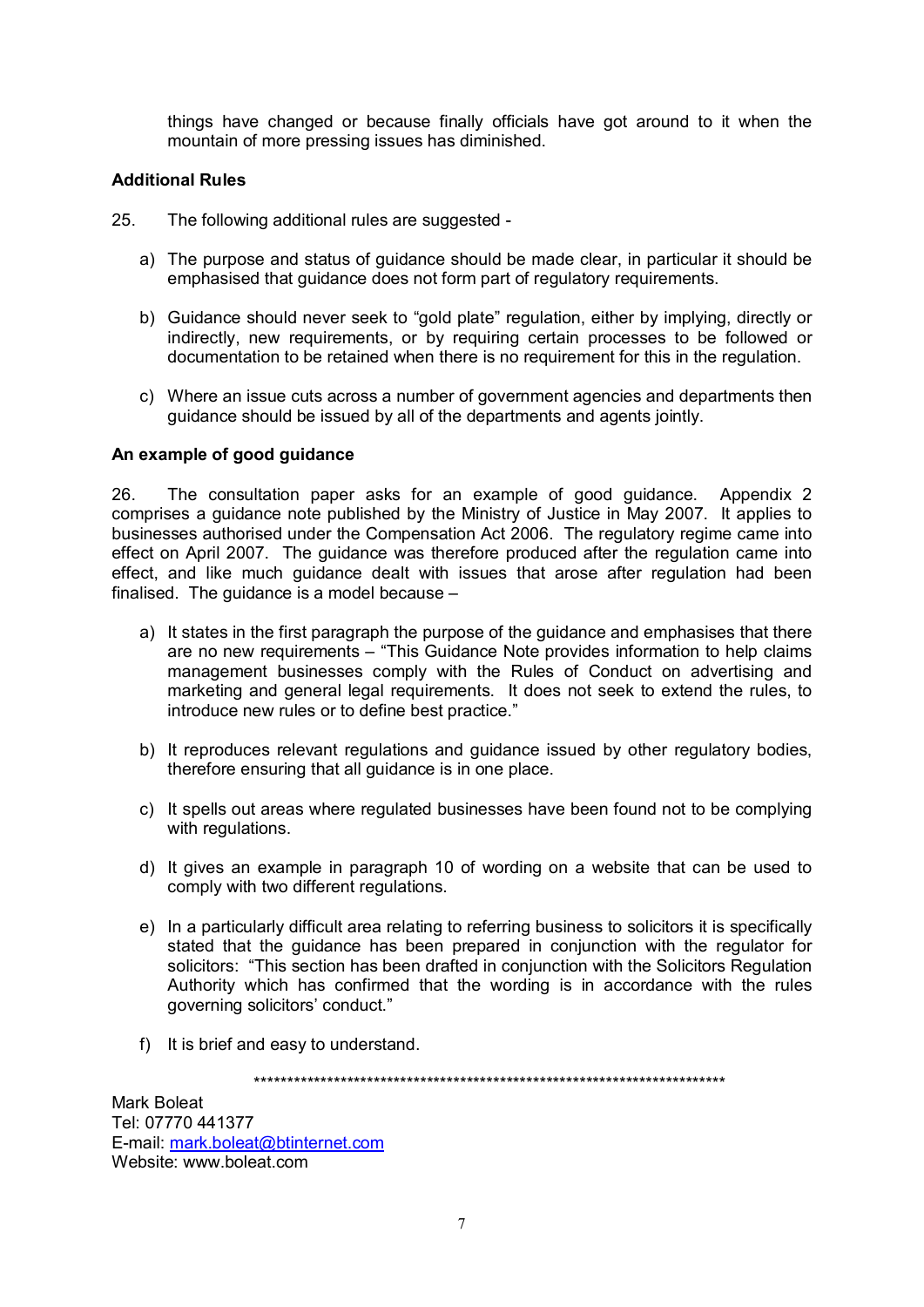# **Appendix 1**

### **Gold plating through guidance – the Home Office**

It is an offence for employers to employ workers who are not legally entitled to work in Britain. However, Home Office guidance provides a good example of gold plating, such that there is a general belief that it is a legal requirement to undertake certain document checks and to keep photocopies even if one is employing a family member. Section 8 of the asylum and immigration Act states –

(1) Subject to subsection (2) below, if any person ("the employer") employs a person subject to immigration control ("the employee") who has attained the age of 16, the employer shall be guilty of an offence if—

- (a) the employee has not been granted leave to enter or remain in the United Kingdom; or
- (b) the employee's leave is not valid and subsisting, or is subject to a condition precluding him from taking up the employment,

and (in either case) the employee does not satisfy such conditions as may be specified in an order made by the Secretary of State.

(2) Subject to subsection (3) below, in proceedings under this section, it shall be a defence to prove that—

(a) before the employment began, there was produced to the employer a document which appeared to him to relate to the employee and to be of a description specified in an order made by the Secretary of State; and

(b) either the document was retained by the employer, or a copy or other record of it was made by the employer in a manner specified in the order in relation to documents of that description."

The gold plating comes in Home Office guidance. *Changes to the law on preventing illegal working: short guidance for United Kingdom employer* says –

"Section 8 of the Asylum and Immigration Act 1996 requires all employers in the United Kingdom to make basic document checks on every person they intend to employ. By making these checks, employers can be sure they will not break the law by employing illegal workers."

This statement is wrong; there is no such requirement.

The guidance goes on –

"It is important that you read this guidance if you employ staff in the United Kingdom. It will help you understand what documents you must ask your potential employees to produce from 1 May 2004, so that you can establish whether they can work for you legally. It also explains what steps you must take under the law to satisfy yourself that any documents produced by your potential employee actually belong to that person."

The guidance then specifies in detail how the document check must be done including checking photographs. checking any United Kingdom Government stamps or endorsements to see if the potential employee is able to do the type of work and finally making a photocopy "using only the Write Once Read WORM software package" of relevant documents."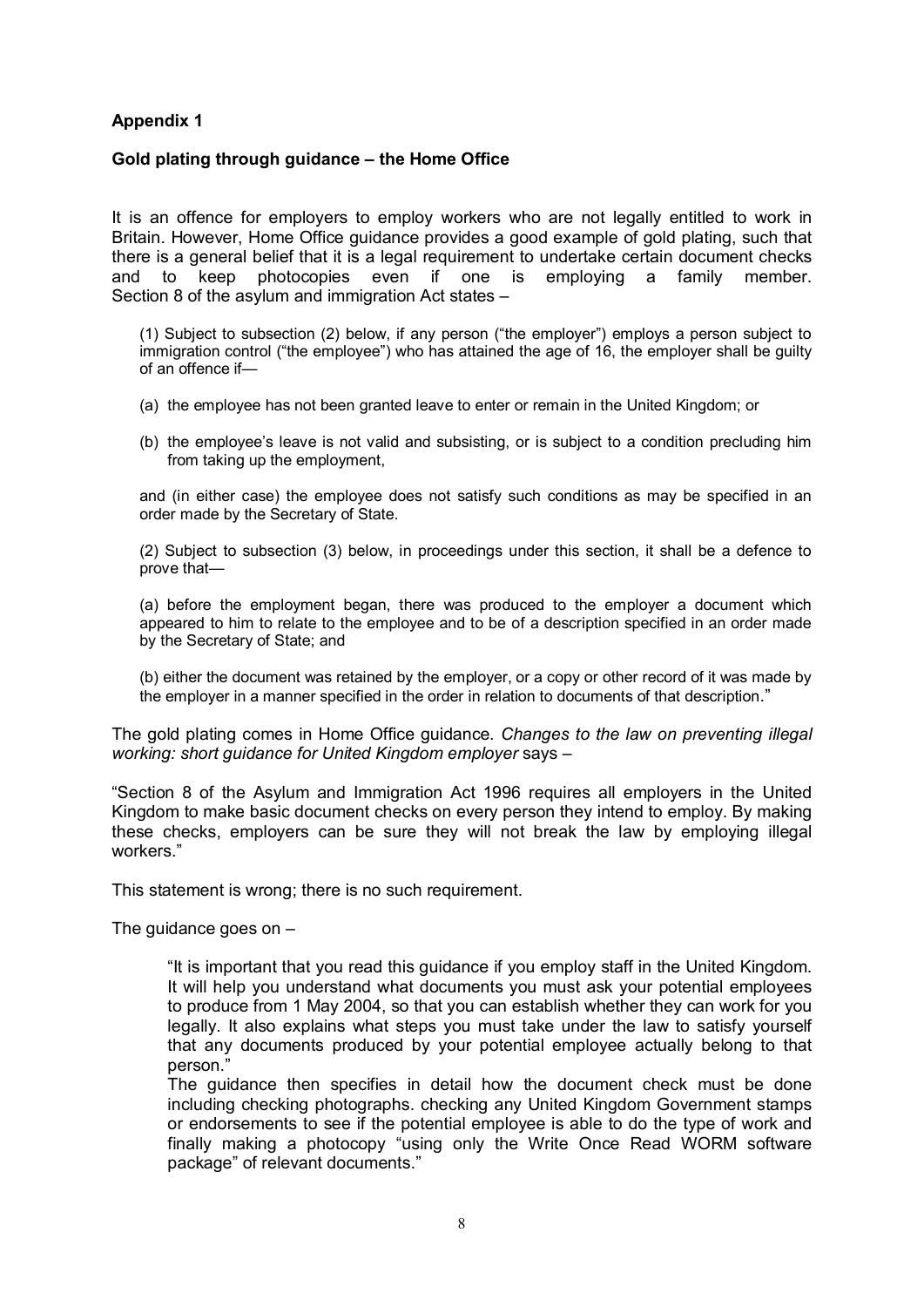In other words a fairly simple legal requirement not to employ illegal workers has been transformed with no legal authority into detailed requirements on checking and photocopying documents which most employers believe are actually legal requirements.

This guidance then gets repeated by other regulators. For example the Gangmasters Licensing Authority licence conditions state that "Employers will be required to show that they have complied fully with Section 8 of the Asylum and Immigration Act 1996". They only way that they can "show" this is by making the document checks. The Authority's guidance makes this explicit: It is essential that the gangmaster ensures that proper records are kept and checks made in line with Home Office Guidance."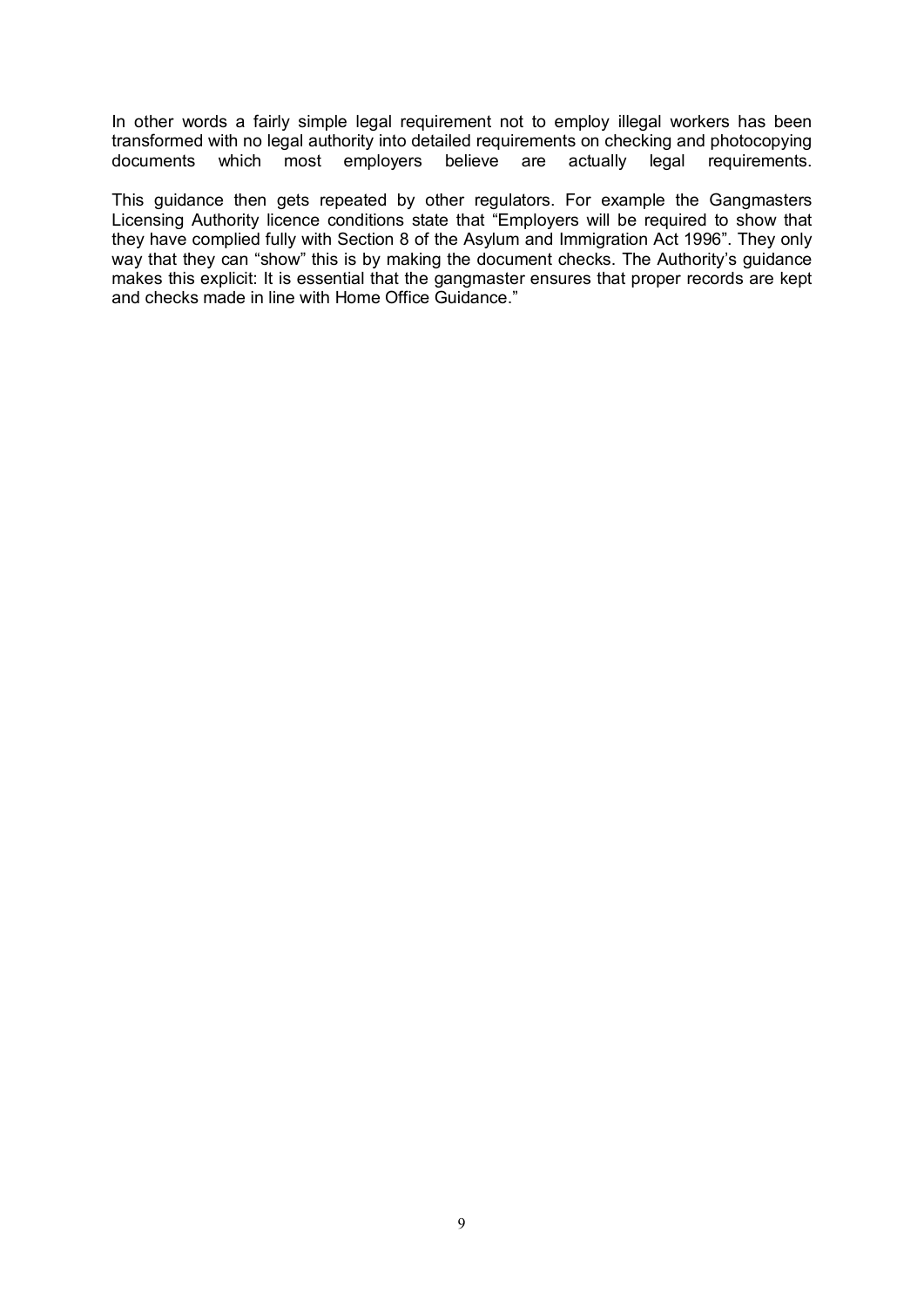**Appendix 2**

**Ministry of Justice Guidance, May 2007**

# **Claims Management Services Regulation**

# **Marketing and Advertising Claims Management Services Guidance Note**

### **Introduction**

**1.** This Guidance Note provides information to help claims management businesses comply with the Rules of Conduct on advertising and marketing and general legal requirements. It does not seek to extend the rules, to introduce new rules or to define best practice.

### **Executive summary**

### **2.**

- Use of the expression "no win no fee" must in accordance with the CAP Help Note.
- · Websites are deemed to be advertising and must not include inaccurate or misleading statements.
- · Websites must comply with the Electronic Commerce Regulations and therefore must include the name of the business and its geographic address.
- · Once authorised a business must include on its website the statement that it is "regulated by the Ministry of Justice in respect of regulated claims management activities" and it must indicate that its registration is recorded on the website www.claimsregulation.gov.uk.
- · Claims management businesses that are also companies must include on their websites their name, registered office address and registration number.
- · Cold calling in person, which is prohibited, includes any face to face contact initiated by the claims management business.
- · Any business passed on to solicitors must be acquired in accordance with the rules governing solicitors' conduct which, among other things, prohibit cold calling members of the public either in person or by telephone and require a referral fee to be disclosed by the referrer. The referrer must do nothing which compromises the solicitor's duty to act independently in the client's best interests.
- The rules on advertising and marketing are monitored through intelligence information, website surveillance and mystery shopping.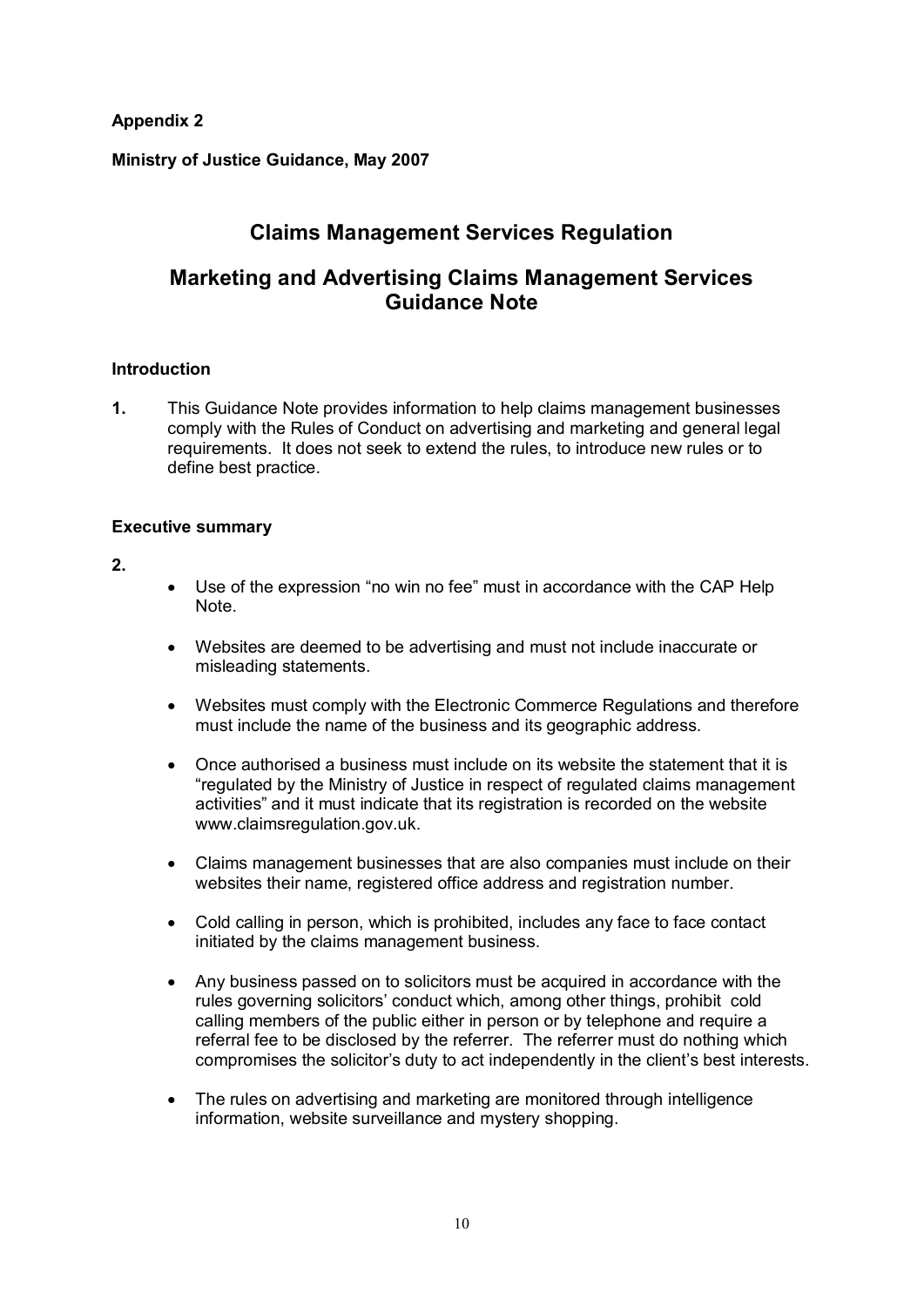### **The requirements in the Rules of Conduct**

- **3**. The relevant Rules of Conduct are set out below:
	- **2.** All advertising, marketing and other soliciting of business must conform to the relevant code –

The British Code of Advertising, Sales Promotion and Direct Marketing (the CAP Code) The BCAP Television Advertising Standards Code The BCAP Radio Advertising Standards code The BCAP Code for Text Services.

These codes are accessible at [www.cap.org.uk/cap/codes/.](http://www.cap.org.uk/cap/codes/)

For the purposes of this rule a business's website shall be deemed to constitute advertising, and must comply with the CAP Code.

- **3.** A business must not engage in high pressure selling.
- **4.** Cold calling in person is prohibited. Any other cold calling (by telephone, email, fax or text) shall be in accordance with the Direct Marketing Association's Direct Marketing Code of Practice.
- **5.** Business must not be solicited in any way, including leaflets and advertising, in medical facilities or public buildings without the approval of the management of the facility or building.
- **6.** In soliciting business through advertising, marketing and other means a business must –
	- a) Clearly identify the name of the advertiser.
	- b) Not offer an immediate cash payment or a similar benefit as an inducement for making a claim.
	- c) Not promote the idea that it is appropriate that compensation may be used in a way that is not consistent with the cause of the claim.
	- d) Not imply that the business is approved by the Government or is connected with any government agency or any regulator. (If a business wishes to mention in advertising and marketing material that it is authorised it may use only the following words which must be used in their entirety: "Regulated by the Ministry of Justice in respect of regulated claims management activities".) [The original wording in the Rules referred to the Department for Constitutional Affairs; this has been amended.]
- *7.* Use of the expression "no win no fee" must be in accordance with the CAP HelpNote on "No Win No Fee claims".
- **8.** Where business is introduced to a solicitor, the business must not act in a way that puts the solicitor in breach of the rules governing solicitors' conduct.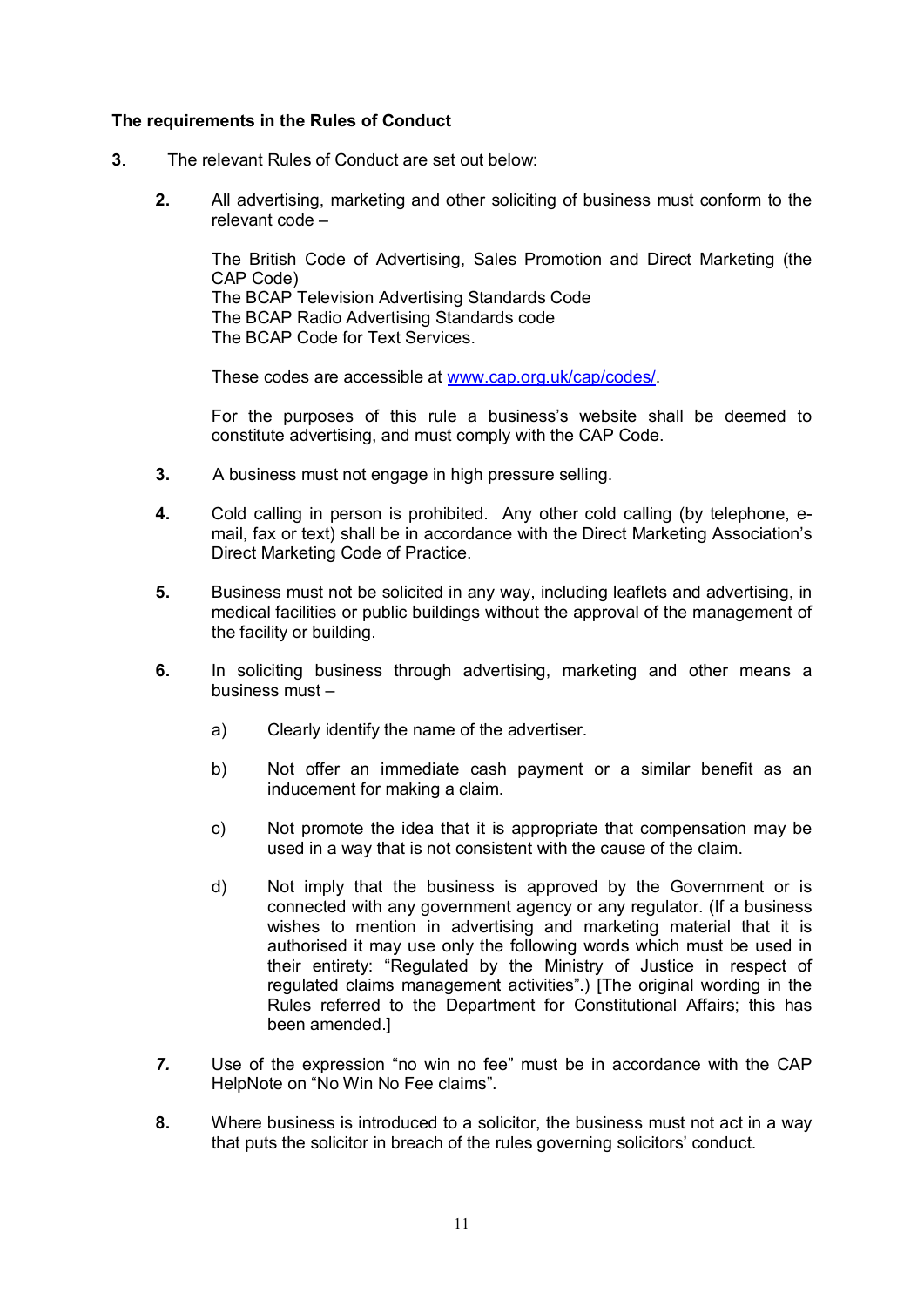**9.** A business must seek to ensure that any publicity for its services issued by a third party and which is intended to solicit business for it complies with these rules.

# **Use of the expression "no win no fee"**

**4.** The expression "no win no fee" must not be used in ways that do not meet the requirements of the CAP Help Note on "no win no fee" claims. The full text of the Help Note is available at http://www.cap.org.uk/cap/search/search.htm?xsearch=no%20win%20no%20fee. A copy is appended to this Guidance Note [not appended]. In brief, it is considered that "no win, no fee" is potentially misleading because consumers may infer it to mean "no win, no cost". The term is not outlawed, but must be qualified if consumers may be liable to pay costs in some circumstances. The Help Note sets out some examples of what sort of qualifying statements could be made in different circumstances. Where there is no liability to pay additional costs under any circumstances, no qualification is needed.

# **Websites are subject to rules on advertising**

- **5**. Under paragraph 2 of the Rules of Conduct, websites are deemed to be advertising and must comply with the CAP Code. This is different from the position applying to businesses generally. Websites are reviewed as part of the application process and will be regularly monitored. Many websites, in particular those of companies dealing with endowment mis-selling, have breached the CAP Code by making statements which were untrue. Problems have included
	- a) Exaggerating the complexity of claiming compensation directly.
	- b) Exaggerating the proportion of cases that fail when people claim directly. The ABI, in a press release dated 11 December 2006, said:" 71% of complaints made direct so far in 2006 were upheld, compared to only 51% received through a CMC." Any company that makes statements that imply a higher failure rate of claims made directly has to be able to justify them.
	- c) Claiming that the business is regulated by the Claims Standards Council (it is of course in order to state that a company is a member of the Council).
	- d) Exaggerating the qualifications of staff.
	- e) Exaggerating the size of the business in absolute terms or in relation to others.
	- f) Misleading comparisons with other claims management companies in respect of charges.

### **Rules governing websites generally**

- **6**. The Electronic Commerce (EC Directive) Regulations 2002 provide that the websites of businesses offering a service must include
	- a) The name of the business.
	- b) The geographic address at which the business is established (PO box numbers are permitted only in conjunction with an actual address).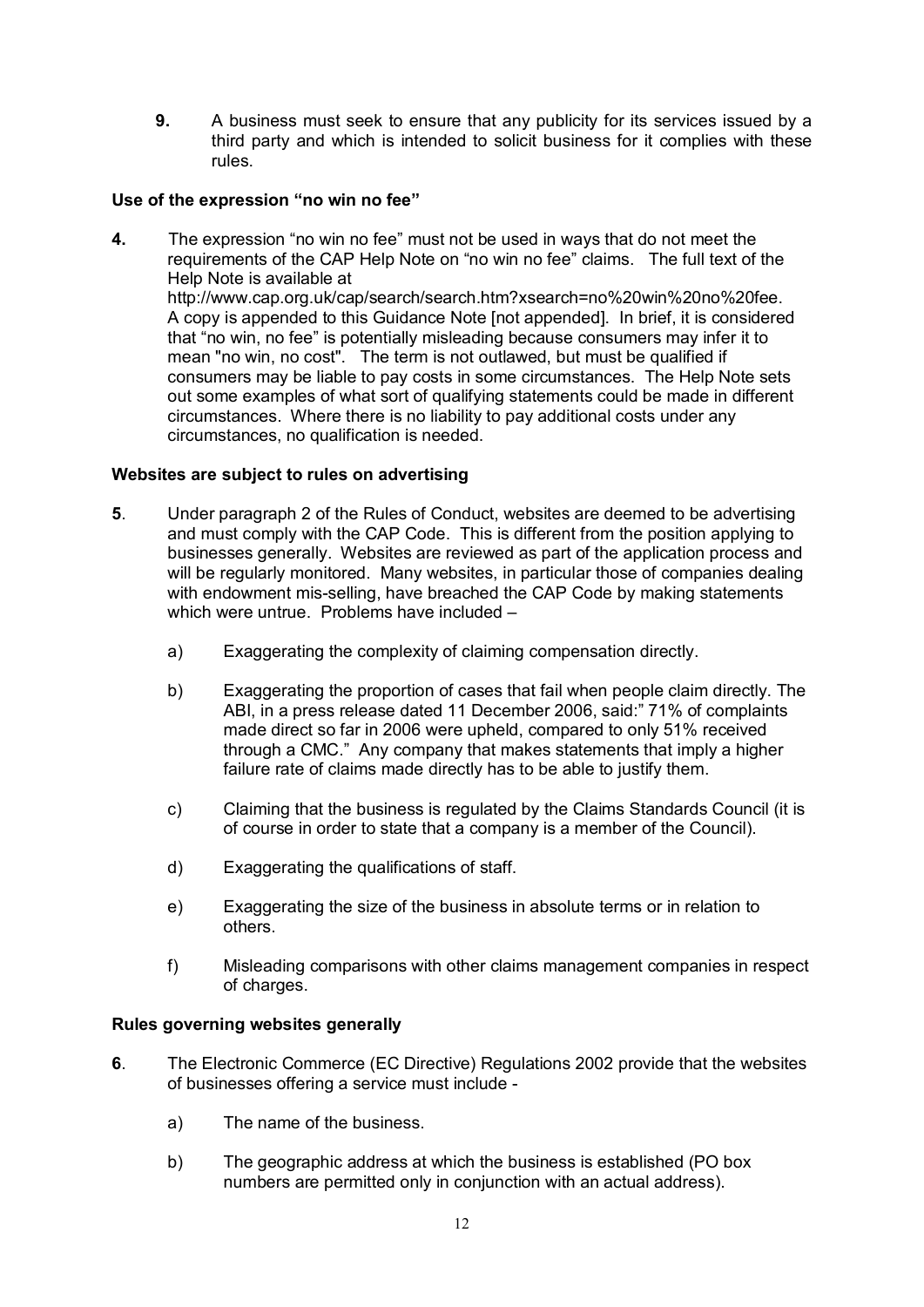- c) The details of the business including an electronic address.
- **7**. The Regulations have specific requirements in respect of regulated businesses
	- (a) Where the service provider is registered in a trade or similar register available to the public, details of the register in which the service provider is entered and his registration number, or equivalent means of identification in that register.
	- (b) Where the provision of the service is subject to an authorisation scheme, the particulars of the relevant supervisory authority.
- **8**. The Rules of Conduct provide that a business must: "Not imply that the business is approved by the Government or is connected with any government agency or any regulator. (If a business wishes to mention in advertising and marketing material that it is authorised it may use only the following words which must be used in their entirety: "Regulated by the Ministry of Justice in respect of regulated claims management activities")." The original rules referred to the Department for Constitutional Affairs. This Ministry of Justice took over the responsibilities of the Department for Constitutional Affairs on 9 May 2007. Where businesses have used the original wording they are asked to change it as soon as possible but not at the expense, for example, of reprinting documents. It will be in order to refer to Department for Constitutional Affairs until 30 September 2007.
- **9**. Businesses can be identified on the public register that is now on the claims management regulation website so it is not necessary to give a registration number as well.
- **10**. The requirements of para 7 and 8 together can best be met by the following statement on a website –

ABC is regulated by the Ministry of Justice in respect of regulated claims management activities; its registration is recorded on the website www.claimsregulation.gov.uk.

# **Additional provisions for companies**

- **11**. There are additional requirements for organisations that are limited companies under Regulations made under the Companies Act 2006 which came into effect on 1 January 2007. Companies must also record on their websites and on business letters –
	- · The company's full corporate name.
	- The company's registered office address.
	- The company registration number and country of registration.

### **Meaning of cold calling in person**

**12.** Client specific rule 4 states that "cold calling in person is prohibited". There have been a number of questions on what is meant by cold calling in person. The term should need little explanation. Any face to face contact initiated by the claims management businesses is cold calling in person. This includes knocking on doors and approaching people in the street or shopping centres, including what is known as "clipboarding". It is permissible to have a booth or stand in a shopping centre or exhibition as long as the people manning it do not attempt to make the first contact.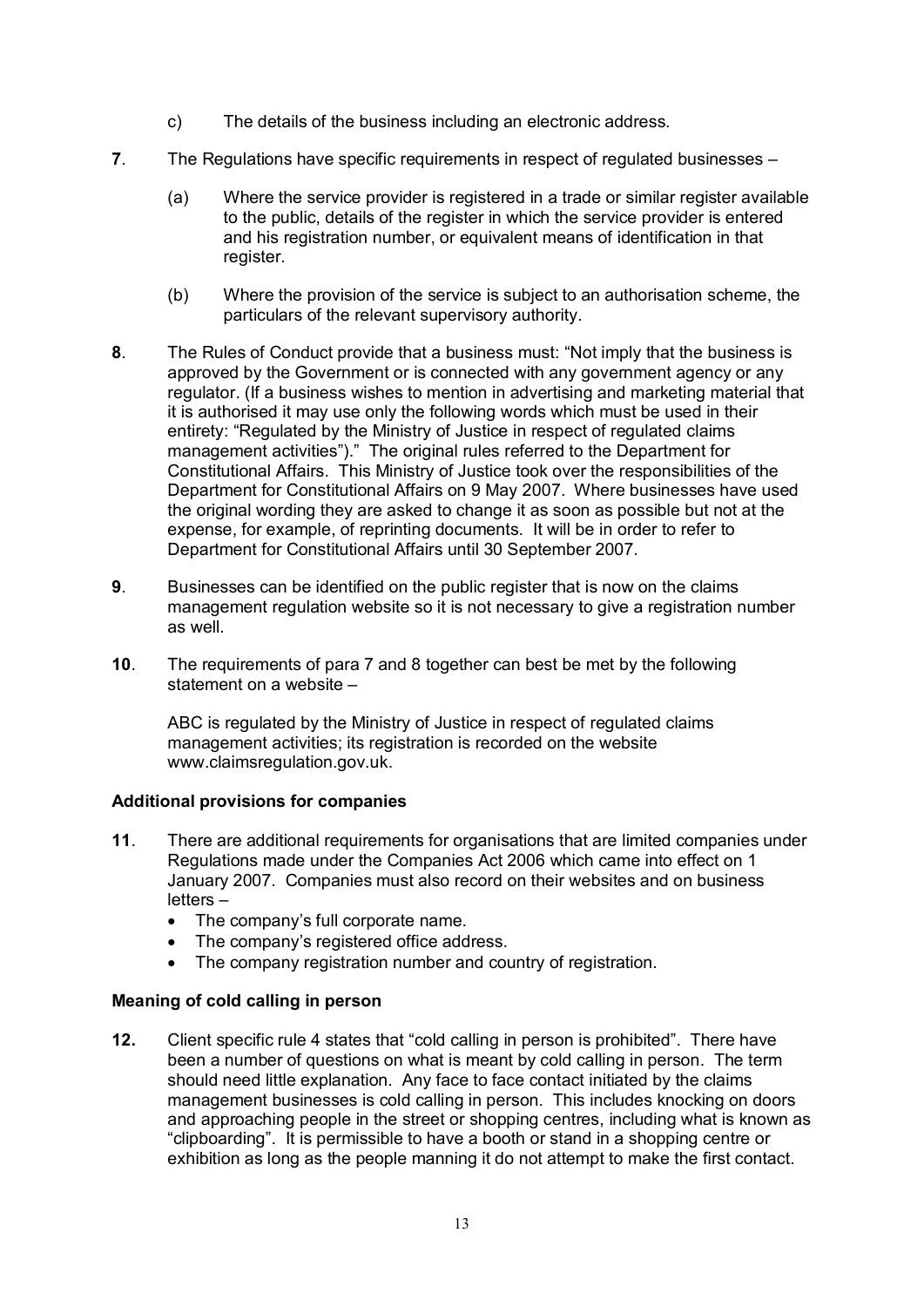# **Meaning of high pressure selling**

- **13.** Client specific rule 3 states that "A business must not engage in high pressure selling." Again, the Regulator has been asked to explain what this means, and again the term should be self-explanatory. The following are examples of high pressure selling –
	- · Persistent attempts to persuade a person who initiated a contact with a claims management business to claim compensation when the person has decided that they do not want to do so.
	- · Contacting people at unreasonable hours or in unreasonable circumstances in attempt to pressurise them into agreeing to do something.
	- A threat that cannot be implemented to take legal action.
	- The use of threatening or abusive behaviour.

# **Compliance with the rules governing solicitors' conduct**

[This section has been drafted in conjunction with the Solicitors Regulation Authority which has confirmed that the wording is in accordance with the rules governing solicitors' conduct.

- **14**. Client Specific Rule 8 states that: "Where business is introduced to a solicitor, the business must not act in a way that puts the solicitor in breach of the rules governing solicitors' conduct." This means that the referrer must do nothing which compromises the solicitor's duty to act independently in a client's best interests. The key rule (2(A)) of the Solicitors' Introduction and Referral Code) is set out below –
	- (1) A solicitor must not make any payment to a third party in relation to the introduction of clients to the solicitor, except as permitted below.
	- (2) Solicitors may enter into agreements under this section for referrals of clients with introducers who undertake in such agreements to comply with the terms of this code.
	- (3) A solicitor may make a payment to a third party introducer only where immediately upon receiving the referral and before accepting instructions to act the solicitor provides the client with all relevant information concerning the referral and, in particular, the amount of any payment.
	- (4) The solicitor must also be satisfied that the introducer:
		- (a) has provided the client with all information relevant to the client concerning the referral before the referral took place and, in particular, the amount of any payment;
		- (b) has not acquired the client as a consequence of marketing or publicity or other activities which, if done by a solicitor, would be in breach of any of the Solicitors' Practice Rules and in particular by "cold calling"; and
		- (c) does not, under the arrangement, influence or constrain the solicitor's professional judgement in relation to the advice given to the client.
	- (5) If the solicitor has reason to believe that the introducer is breaching terms of the agreement required by this section the solicitor must take all reasonable steps to procure that the breach is remedied. If the introducer persists in breaches the solicitor must terminate the agreement in respect of future referrals.

On 1 July 2007 the current provisions governing solicitors' conduct will be replaced by the Solicitors Code of Conduct. This is issued by the Solicitors Regulation Authority (the independent regulatory arm of the Law Society) and is available at